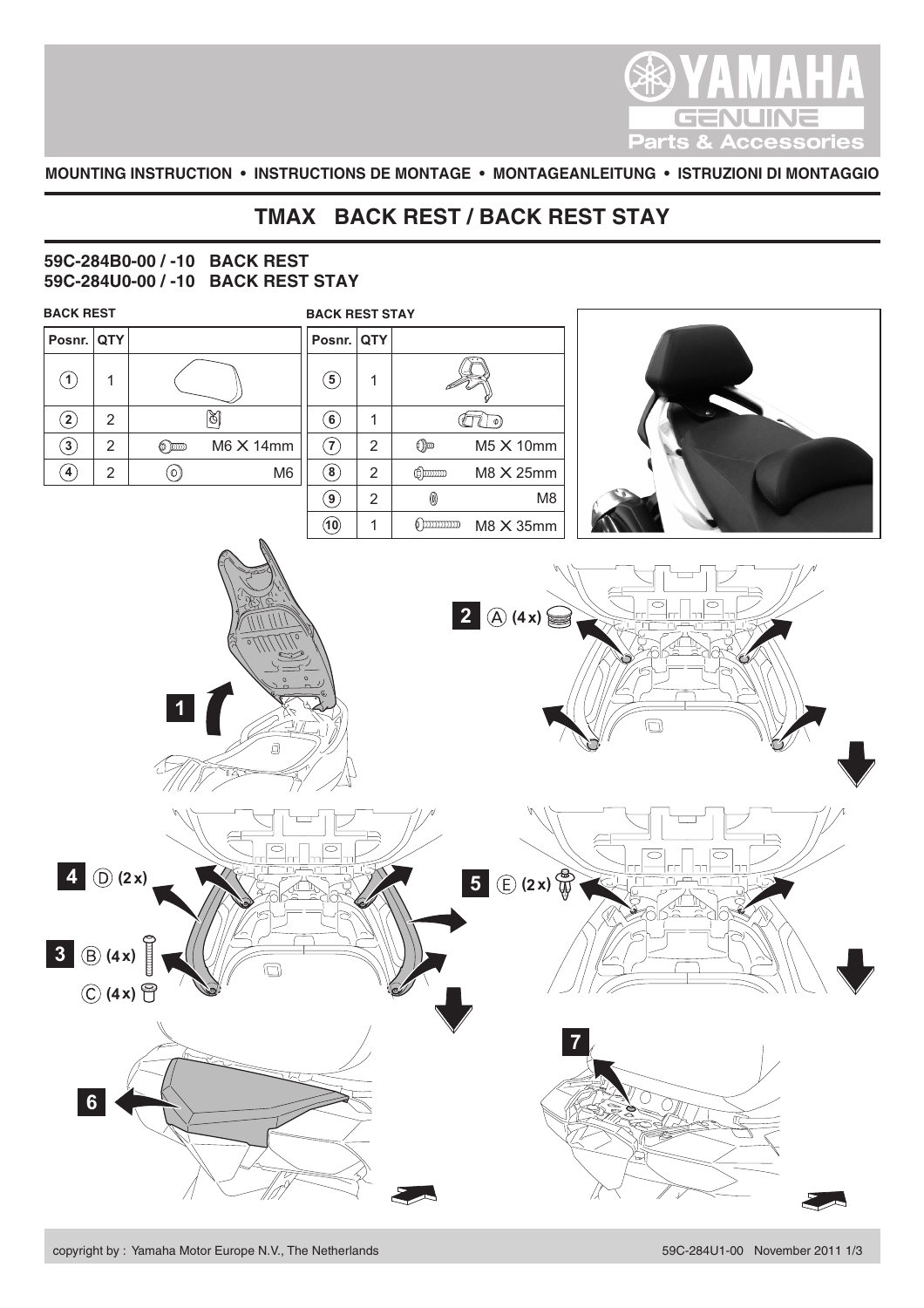

**MOUNTING INSTRUCTION • INSTRUCTIONS DE MONTAGE • MONTAGEANLEITUNG • ISTRUZIONI DI MONTAGGIO**